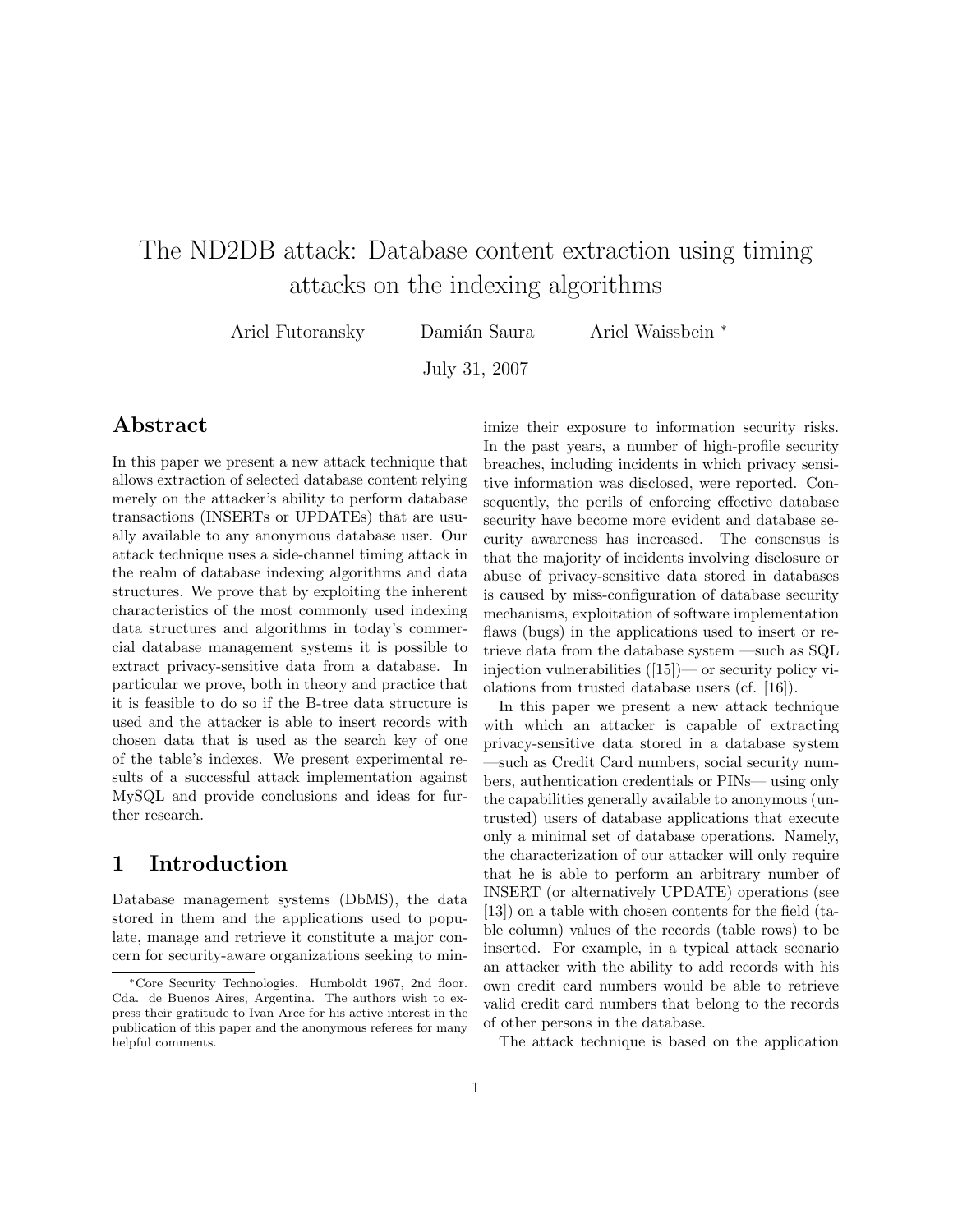of timing attacks to the algorithm used to insert new search keys in a B-tree (and variations) —which is the most common data structure used to implement table indexes in current DbMS ([10]). In order to execute our attack against a given table field, we require that this field is indexed. Indexing has been always considered in terms of efficiency, and never before in terms of security. Our result, shows that indexing has security implications.

Although timing attacks were first applied to cryptanalysis (cf. [11], [4], [6] and [7]) today they are also commonly used to exploit a common type implementation flaw of web applications: Blind SQLinjection vulnerabilities  $([1], [12])$ . In this later case, the attacker relies on his ability to amplify a measurable timing difference between successful and unsuccessful exploitation attempts of the bug (SQLinjection vulnerability) when the output of the injected SQL statement is not visible. The attacker must then be able to create and inject a SQL statement that implements a measurable side-channel on the target system ([1]). On the other hand, our attack technique does not rely on the ability to introduce a new side-channel vulnerability to the database system and does not require the existence of a software bug in the database or its client application. Instead, the attack leverages an existent side-channel vulnerability that is inherent to the use of B-trees for storing indexes: There is a measurable timing difference between those search key insertion operations that require B-tree node splitting and tree re-balancing and those that do not. We prove that this leak provides the attacker with enough information to feasibly derive search keys that were already present in the index before the attack started. Specifically, we will describe a general methodology that allows to exploit these information leaks and compute the search keys of a table. Moreover, we demonstrate this attack against a MySQL DbMS used with the InnoDB storage engine and reproduce statistics that confirm our claims. For example, our attack retrieved the first key of a table of 64-bit integers in about 10 minutes after making in the order of 10 thousand inserts.

Two earlier works ([9] and [5]) introduce sidechannel timing attacks against different layers of a web application: web servers and web browsers.

Briefly speaking, these timing attacks profit from optimizations at the side of the client (mainly caching) to recover web-browsing histories ([9]) and other private data ([5]) and optimizations at the server side to determine certain properties of the private data they host (*op. cit.*), e.g., knowing whether a given username is valid or estimating the size of private data.

The rest of this paper is structured as follows: In the next section we describe our attack technique. We first present databases, tables, indexes, the B-tree data structure and the search key insertion algorithm. Next, in Section 2.2 we describe our attack technique in s generic manner that is applicable to any database that uses the B-tree indexing. Section 3 describes the implementation of the attack against a MySQL database with the InnoDB store engine, where we first give some clues that help in tuning the attack for different scenarios (Section 3.1), we then describe our split detection method (Section 3.2) and finally, in Section 3.4, we present experimental results of performing our attack against the MySQL-InnoDB pair. We end this short article with conclusions and ideas for future work.

### 2 The attack technique

Our attack recovers search-key values from a given nonempty table. In many cases, such as with MySQL-InnoDB, the search-key value and data value are the same. In any case, (e.g., from the cryptographic standpoint) the search-key value leaks information about the data itself.

Given a value  $x_0$  in the range of the search-key values under attack, our attack technique allows you to recover the smallest search-key value  $y$  that is bigger than  $x_0$  and requires making  $O(n \log(y-x_0))$  inserts, where  $n$  is the block length of this index structure (described below), e.g., in MySQL we have  $n \leq 600$ . If all the values are less than  $k$  bits long, then this quantity can be estimated by  $O(nk)$ . In order to recover a second key  $y_2$  from the table, we can launch a first attack, call this  $y_1 := y$ , and then start a new attack with  $x_0 := y + 1$ . This only reuses the attack as is, although optimizations are surely possible. More generally, we can estimate the effort required to re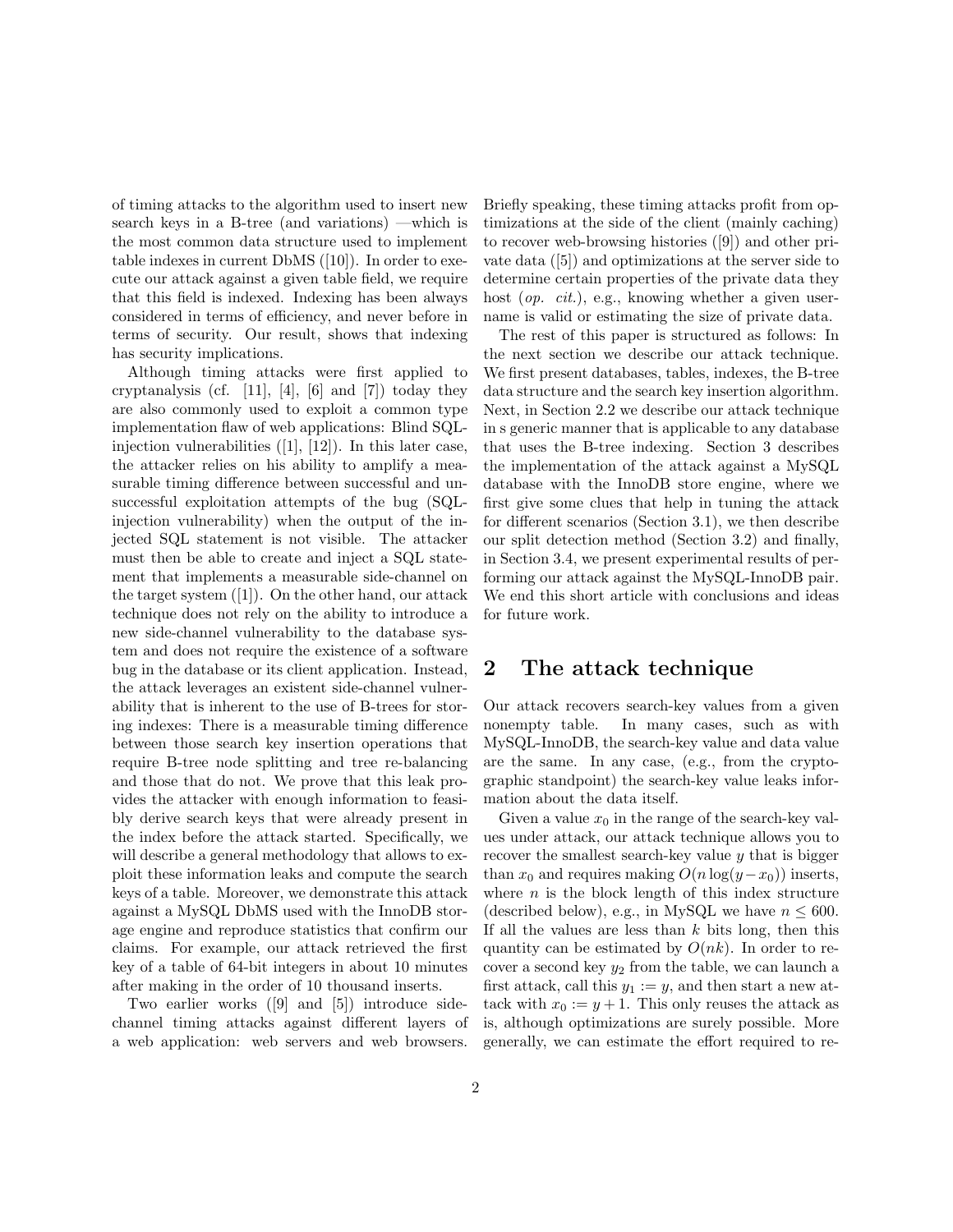cover s keys from the table by  $O(nsk)$ .

Central to our attack is the fact that some private columns of a table are indexed (e.g., with B-trees), an external user which is able to insert new search-key values and detect node splits, can therefore estimate the values of the search keys. In order to understand this, we follow to explore database internals and proceed describing a generic attack technique for any B-tree indexing algorithms.

### 2.1 The data structure and functioning of DbMS

Database Management Systems (DbMS), such as the Oracle, Microsoft SQL Server, MySQL, Postgres, DB2, Microsoft Access, and FileMaker implementations, assist with high-volume and heterogeneous data storage, retrieval and organization.

DbMSs store collections of tables. A table has bidimensional structure, given by a predefined number of columns and an arbitrary number of rows. Each record is stored in a row and the record fields are divided in columns, e.g., "name," "age," etcetera.

A naive search over a table, say for all the records with a given field value, would require scanning all the table rows —which is inadmissible in real-sized applications. In order to make data retrieval, insertion and deletion efficient, DbMSs are configured to sort some of the columns of a table using a data structure called indexes. That is, each record receives a unique identifier and for each index they build a twocolumns table, e.g., a sorted version of the indexed table column, where each of these values is paired with a pointer to the record to which it belongs.

B-trees, B+-tree and other variants (see [2], [3], [10]) are the most popular choice for indexing. In B-trees, data is organized in blocks and these blocks in a balanced tree. The tree is said to be balanced because each path from the root of the tree to any leaf has the same length. Each node contains at most  $n$ search-key values, for a fixed integer  $n$  that is called the block length and whose value is determined by the DbMS (*op. cit.* and [14, Section 14.2.13]). At the root, except in a border case, there are at least two pointers: one pointing to each block below.



Figure 1: A B+-tree

In internal nodes, the  $n+1$  pointers point to blocks in the next level and at least  $(n + 1)/2$  of these should be used. Pointers are ordered increasingly and they represent consecutive nodes in the level immediately after. Explicitly, for  $j+1$  pointers used there exist j keys,  $K_1, \ldots, K_j$  such that all the keys in the first node in the node level below are smaller than  $K_1$ , all the keys in the second node are between  $K_1$ and  $K_2$ , and so forth.

Each leaf can contain at most  $n$  and no less than  $(n+1)/2$  search keys. Consecutive nodes are linked by pointers. Each search key is accompanied by a placeholder for the data. Depending on the implementation, it will contain a complete copy of the record (e.g., for clustered indexes) or a pointer to the actual record. For B+-tree we additionally require that all the search keys appear in the leaf nodes.

B-tree designs and implementations vary, and with these the different insertion and sorting algorithms. When a leaf is full (with search keys  $K_1, \ldots, K_n$ ) and a new key is inserted in the table, whose value is between  $K_1$  and  $K_n$ , a node split or split occurs: a new leaf is created and the  $n+1$  keys are divided between the original and the new leaf. Design principles dictate that the values should be split in two halves, one half for each leaf. However in some cases, such as with MySQL-InnoDB, the index is optimized and the search-key values may not be divided in halves.

In DbMS implementations of B/B+-trees each node is stored in permanent memory in units called page disks (typically of 8KB, 16KB) and these page disks are retrieved to RAM only when they are required. In brief, DbMSs process each data manip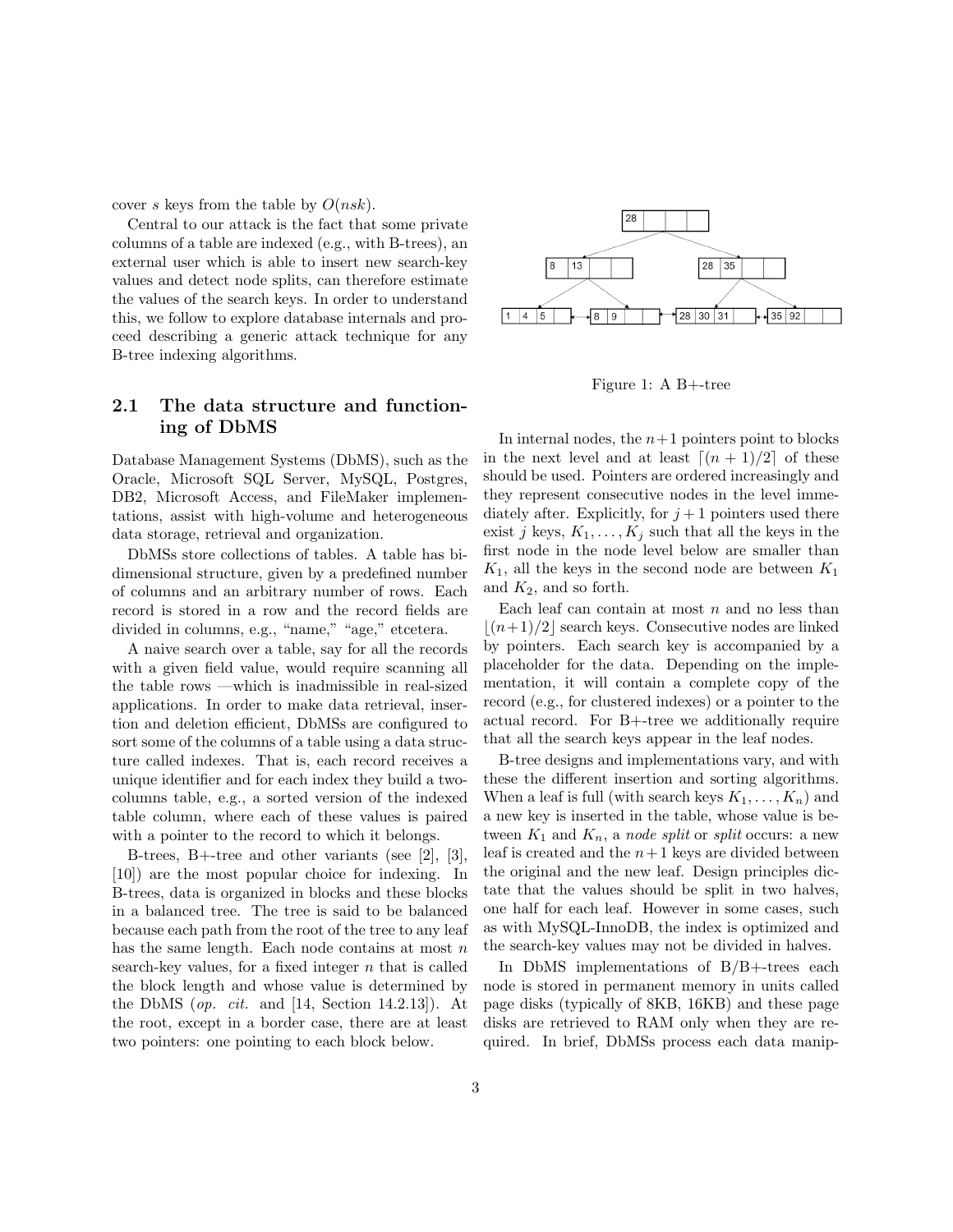ulation command which is optimized and forwarded to a "storage engine" which will efficiently search the indexes and retrieve to RAM the required data. For example, this implies that when looking up for a given search-key value, the DbMS will not require to fetch to memory and inspect all the search keys.

It should be noticed that in DbMSs it is the storage input/output operations that dominate the cost of typical data manipulations. And since indexes save I/O operations, they save considerable time. On the other hand, a side effect of indexes is that the same data manipulation operation when performed with different values, will require different amounts of time to be completed. For example, inserts that produce node splits should take more time than inserts than do not. The next remark demonstrates that B-trees leak information.

Remark 1 Consider a nonempty table and fix a field which is indexed by  $B+$ -trees. Assume that  $x_1$  is the smallest search-key value in a leaf and that the search key with value  $x_1+B$  falls in this same leaf, for some positive integer B. Insert the values  $(x_1+B)+i$ , for  $i = 0, 1, 2, \ldots$  until there is a split. Then one of the following is true:

- There is a node split after making  $k < n$  inserts. Then, there are at least  $n - k - 1$  search keys whose values are between  $x_1$  and  $x_1 + B$ .
- There is a split when  $x_1 + B + n 1$  is added, then the tree contains no values between  $x_1$  and  $x_1 + B$ .
- We inserted a duplicate key.

This remark not only proves that B+-tree insertion leaks information to users if they can detect node splits, but it also gives a hint into how to exploit these leaks to design an attack. To apply our attack technique we need more information on how the Btree is implemented in order to exploit this data leak. Below we describe 3 different cases of node splits with InnoDB which cover all the splits that take place during our attack.

For the first case, assume there is a node with a single value,  $i+1$ . We write this as  $[i+1]$  —ignoring other leaves in the tree. We continue to add values  $i+2, i+3, \ldots$  The insertion of  $i+n+1$  produces a split and a new leaf is created. The two nodes will then look like  $[i+1,\ldots,i+n][i+n+1]$ ; that is, after making *n* inserts (we are not counting  $i + 1$ ) we end with two nodes, the left node has  $n$  values and the right node only 1.

For the second case, assume there is a node  $[i]$  + 1, K that contains two values i, K with  $i+1 < K$ , then adding the values  $i+2, i+3, \ldots$  produces a split at the insertion of  $i + n$  and a new leaf is created. The two nodes will then look like  $[i + 1, \ldots, i + n 1\vert i+n, K\vert$ ; that is, after making  $n-1$  inserts (we are not counting  $i + 1$ ) we end with two nodes, the left node has  $n - 1$  values and the right node 2.

For the third case, assume there is a node  $[i +]$  $1, K_1, \ldots, K_s$  that contains several values  $i + 1$  $K_1 < \cdots < K_s$ , with  $1 < s < n$ . We continue to add values  $i+2, i+3, \ldots$  The insertion of  $i+n-s$  produces a split and a new leaf is created. The two nodes will then look like  $[i + 1, \ldots, i + n - s, K_1][K_2, \ldots, K_s]$ ; that is, after making  $n-s$  inserts (we are not counting  $i+1$ ) we end with two nodes, the left node has  $n-s$ values and the right node  $s + 1$ .

In fact, these cases can be generalized (e.g., only the last few inserts need to hold consecutive values). Finally, we mention that InnoDB behaves symmetrically, so that the mirror images of the above cases hold as well.

#### 2.2 Algorithm and results

Let us fix a nonempty table and a search key indexed using B+-trees. For simplicity, let us assume that search keys are primary (i.e., if we attempt to insert a repeated value, we receive an error notification) and they hold integers. Although the primary requirement is natural in many scenarios, our technique could be adapted to handle repeated keys. Let n denote the page size, i.e., the number of search keys that fit in a node.

Let us assume that we can connect to the DbMS (e.g., as a DB user), insert values to the tree and know whether this operation produced a split. Although this last requirement might seem excessive, we will prove later on that it can be replaced by a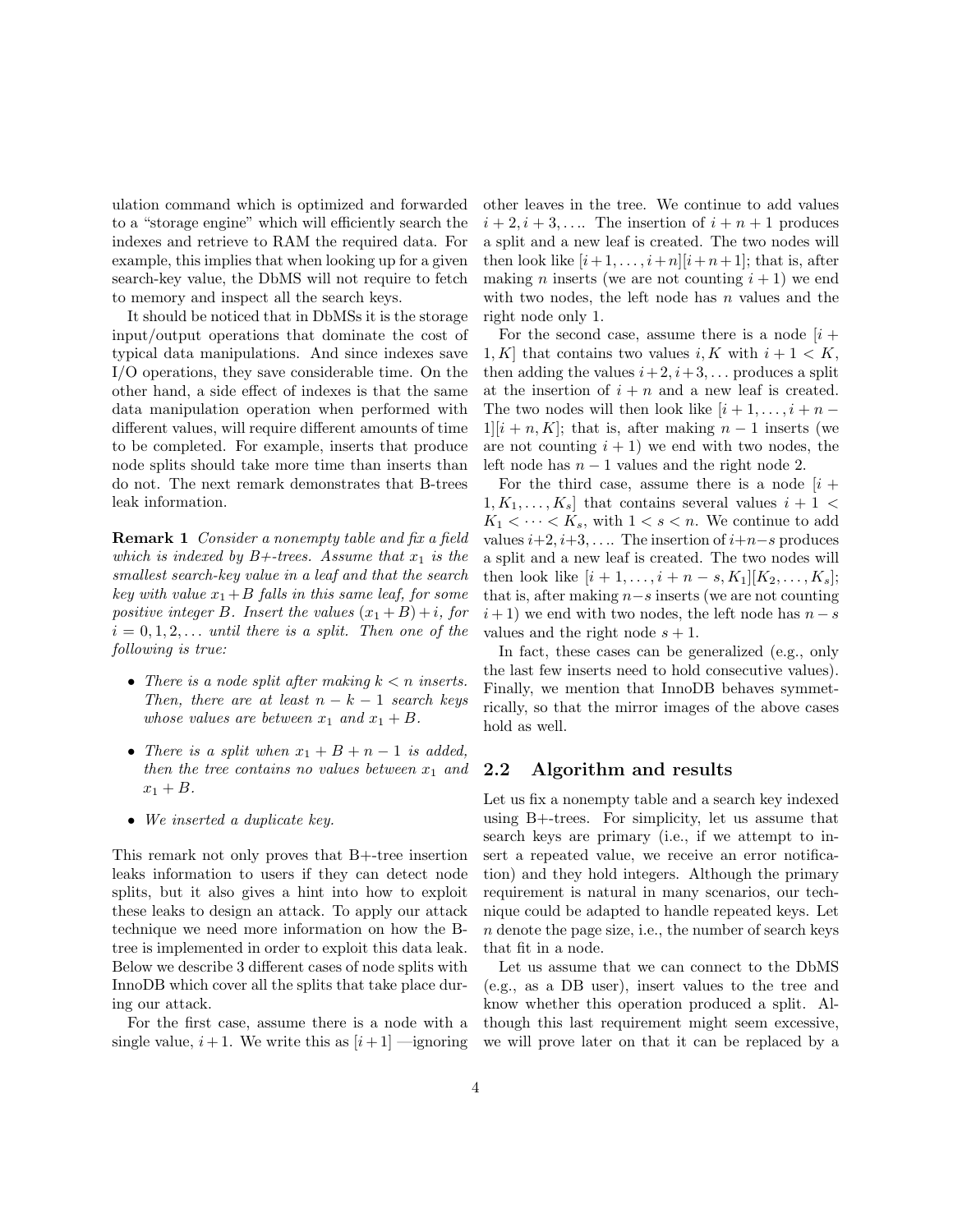more realistic assumption. In any case, split detection depends on the DbMS under attack and several parameters, including network latency, disk caching, etcetera. See Section 3.2 for more details on split detection.

The attack algorithm depends on the following input parameters: a value  $x_0$  in the range of the fixed column and integers b and  $B := b^r$ , for some integer r, standing for a base and an initial step size. The attack succeeds after computing the minimum value y in the table that is bigger than  $x_0$ . Although the technique is —a priori— general and should be applicable to other database engines, we will describe the instantiation against MySQL configured to work with the InnoDB storage engine in its default installation. This is mainly because our attack technique relies not only on split detection, but in the changes that splits produce in the tree, and the fact that B+-tree implementations differ in each DbMS. In summary, designing and executing this attack against other DbMS is a difficult task and is out of the scope of this paper. The reader will understand what of the details we give are particular to the attack, and which are general and can be applied to other scenarios.

The attack algorithm relies on a procedure that receives an interval containing the key  $y$ , splits it in  $b$ parts of the same size, and detects in which of these lies y. Due to the particularities of InnoDB our attack is not straight forward and requires a brief setup. It can divided in three steps:

- Setup: We prepare the tree for applying the divide and conquer procedure. Once finished, y is the smallest value of its leaf and we obtain an interval of size  $b^r$  containing y (i.e., we obtain integers l, u such that  $l < y < u = l + b^r$ .
- Divide and conquer: We set  $k := r$  and recursively apply a procedure that sets  $k := k - 1$ , takes as input an interval of size  $b^{k+1}$  containing  $y$  and so that  $y$  is the smallest value in a leaf, and returns an interval of size  $b^k$  containing y, also  $y$  is the smallest value in a leaf.
- Last step: Once we have  $b^k < n$  we look for y by an exhaustive search on this interval, that is, we make an insert for each of the values in

the interval until we receive a "repeated insert" error —which will mean that we have found  $y$ .

Roughly speaking, the setup procedure and each application of the recursive procedure require less than nb inserts. The following lemma summarizes the complexity of our algorithm.

Lemma 2 Let notions and notations be as before. Then, there exists an algorithm that given:

- A starting point  $x_0$ .
- A step value b and a step exponent r.

computes the smallest value in the tree that is bigger than  $x_0$  and requires at the most  $O(n \sum_{0 \leq j \leq r} i_j)$  =  $O(nb \log_b y)$  inserts, where the  $i_j$  are the b-ary expression for y; that is,  $y = i_r + i_{r-1}b + \cdots + i_0b^r$ ,  $0 \leq i_j < b$  for  $j = 0, \ldots, r$  and  $i_0 \neq 0$ .

This lemma implies that if we set  $x_0 = 0, b = 10$ and  $r = 6$  and  $y = 3020581$  and assume that  $n = 500$ , then our attack requires in the order of  $n(3 + 2 + 5 + 1 + 1) = 6000$  inserts. We do not prove this lemma due to space restrictions. A proof would require describing the complete algorithm and going through all the possible branches of this algorithm. As an example, we give the following pseudo-code snippet, which executes the procedure used in step 2 (divide-and-conquer) of our algorithm, a sketch of the proof on how it succeeds and estimate its complexity.

```
m := 0;k:=k-1;Repeat
{
 Set m':=m;
 Insert keys l,l+1,... until a split is
   detected;
 Set m the number of inserts made;
 l := l + b^k;} Until m != n;
1 := 1 - b^k + m';
```
The input for each run are integers  $l, k$  such that  $l \leq y \leq u := l + b^k$ , y is the smallest value in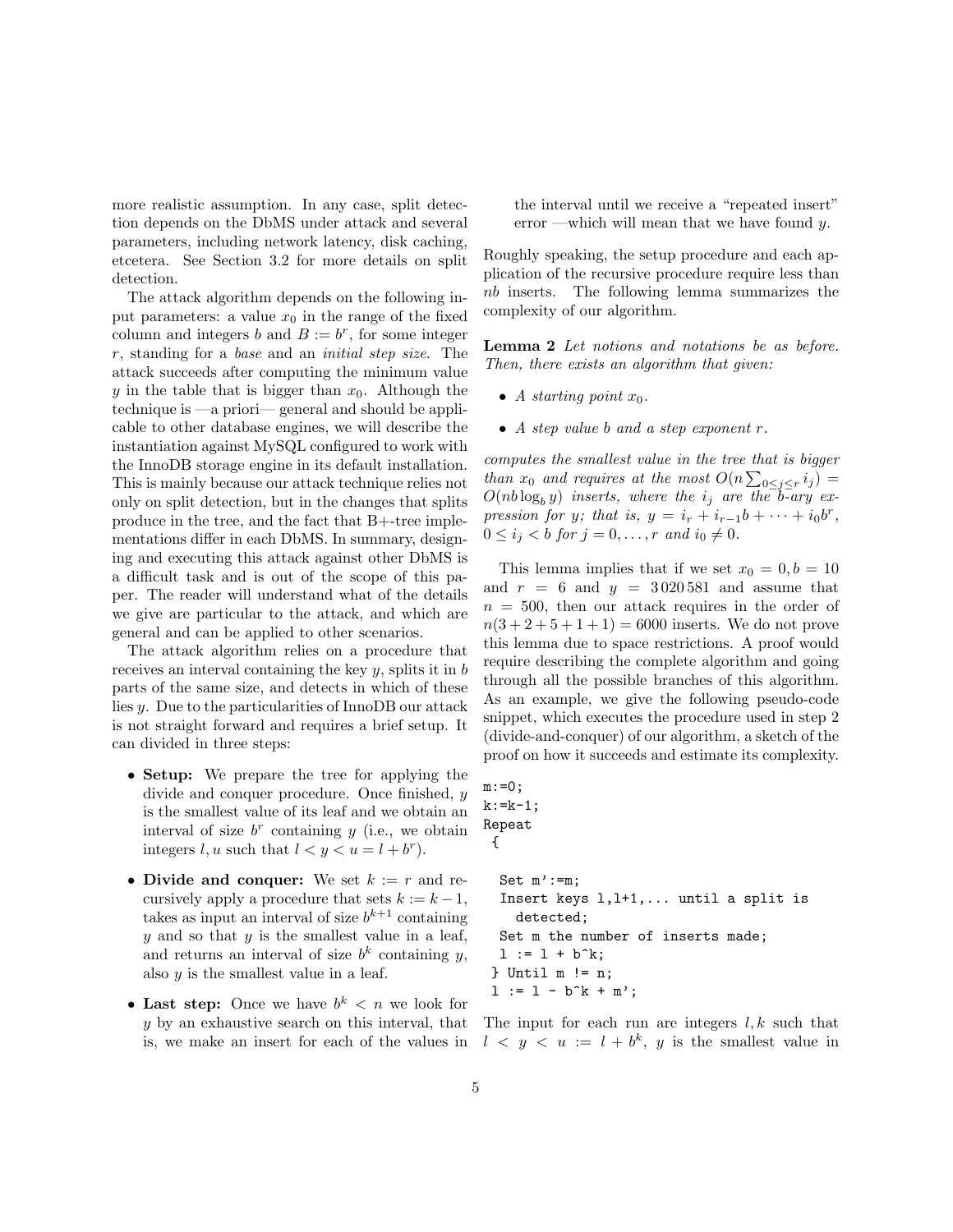a leaf and there is no other key between  $y$  and  $u$ . More explicitly, let us assume that there are two consecutive leaves  $[l][y, u, \ldots]$ , where the search key l is alone in one leave, and the following leave contains y, u (with  $y < u$ ) plus possibly other values. This procedure computes a new value  $l$  such that  $l \leq y \leq u := l + b^{k-1}$  and thence two consecutive leaves in the tree look like  $[l][y, u, \ldots]$ . To prove this, we go through the procedure. The procedure first sets  $k := k - 1$  and checks from first to last, which of the intervals  $[l + hb^k, l + (h + 1)b^k]$  contains y for  $h = 0, 1, \ldots, b - 1.$ 

For the first of these intervals, it inserts the values  $l + b^k, l + b^k + 1, \ldots$  until there is a split. Then, there are two possibilities to consider: either  $l + b^k < y$  or  $l+b^k > y$  (if  $l+b^k = y$  then we have found the key!) If  $l+b^k < y$  then the search keys  $l+b^k, l+b^k+1, \ldots$  are inserted in the first of the two leaves, that is [l], and this results in Case 1 that we described in Section 2.1. It can be identified by the attacker because in this case the split will occur precisely after he has made the n-th insert. Hence, a new leave will be created and the three affected leaves will look like

$$
[l, l+b^k, l+b^k+1, \ldots, l+b^k+n-2][l+b^k+n-1][y, u, \ldots]
$$

If  $l + b^k > y$  then the search keys  $l + b^k$ ,  $l + b^k +$ 1, . . . are inserted in the second of the two leaves, that is  $[y, u, \ldots]$ , and this results in Cases 2 or 3 that we described in Section 2.1. It can be identified by the attacker because in this case the split will occur before he has made the  $n$ -th insert. In this case, a new leave will be created and the three affected leaves will look like

$$
[l][y, l+b^k, \ldots][\ldots]
$$

Notice, that in this case, the attacker is able to infer that  $l < y < l + b^k + m = l + b^k + n - 1$ . Finally, we must re-set  $l := l - b^k + m'$  not to repeat insertions during the next run of this procedure.

Each execution of the above procedure takes at most hn inserts, and since  $h < b$  we deduce that the claimed estimates hold.

The first step of the algorithm goes similarly but is more complicated to describe and is left out of this short paper.

### 3 Experiments

To determine the feasibility of our attack technique we customized it to attack MySQL-InnoDB configurations running in Windows XP. We launched our attack against tables holding different numbers of records, ranging from 1 to several thousands. A clustered index with integer search keys was the target of the attack and the index values were selected uniformly, during our first test in the set of 64-bits integers and at other tests as strings of 8 characters and 32 characters. The attacker connected to MySQL as a user running in the same server where the DB was running. Time measurements were taken using kernel32.dll functions QueryPerformanceCounter and QueryPerformanceFrequency. We also tested this from another computer a switch away in the same network as the web server.

The first byproduct of our research was a trick that allowed us to concentrate on the data leaks produced by the B+-tree implementation of InnoDB, without caring about spit detection, and next face the split detection problem. That is, at a first stage we produced an instrumented version of MySQL where splits were very easy to detect and designed the attack to work against it. Once done, we used this knowledge to implement the attack against the (uninstrumented) MySQL engine. The next sections describe these steps.

This same attack design method can be repeated for customizing our attack technique against other DbMSs configurations —provided one has the ability to instrument the detection of splits and read tree topologies.

#### 3.1 A research and design framework

We produced an instrumented version of the MySQL engine that behaved exactly like the original one except that: inserts took 1 millisecond to add a key when no leaf was split and took 100 milliseconds when a split occurred. Additionally, the instrumented MySQL took snapshots of the topology of the tree before and after a split. With this functionality available, we were able to experiment and design the attack as described in the above algorithm.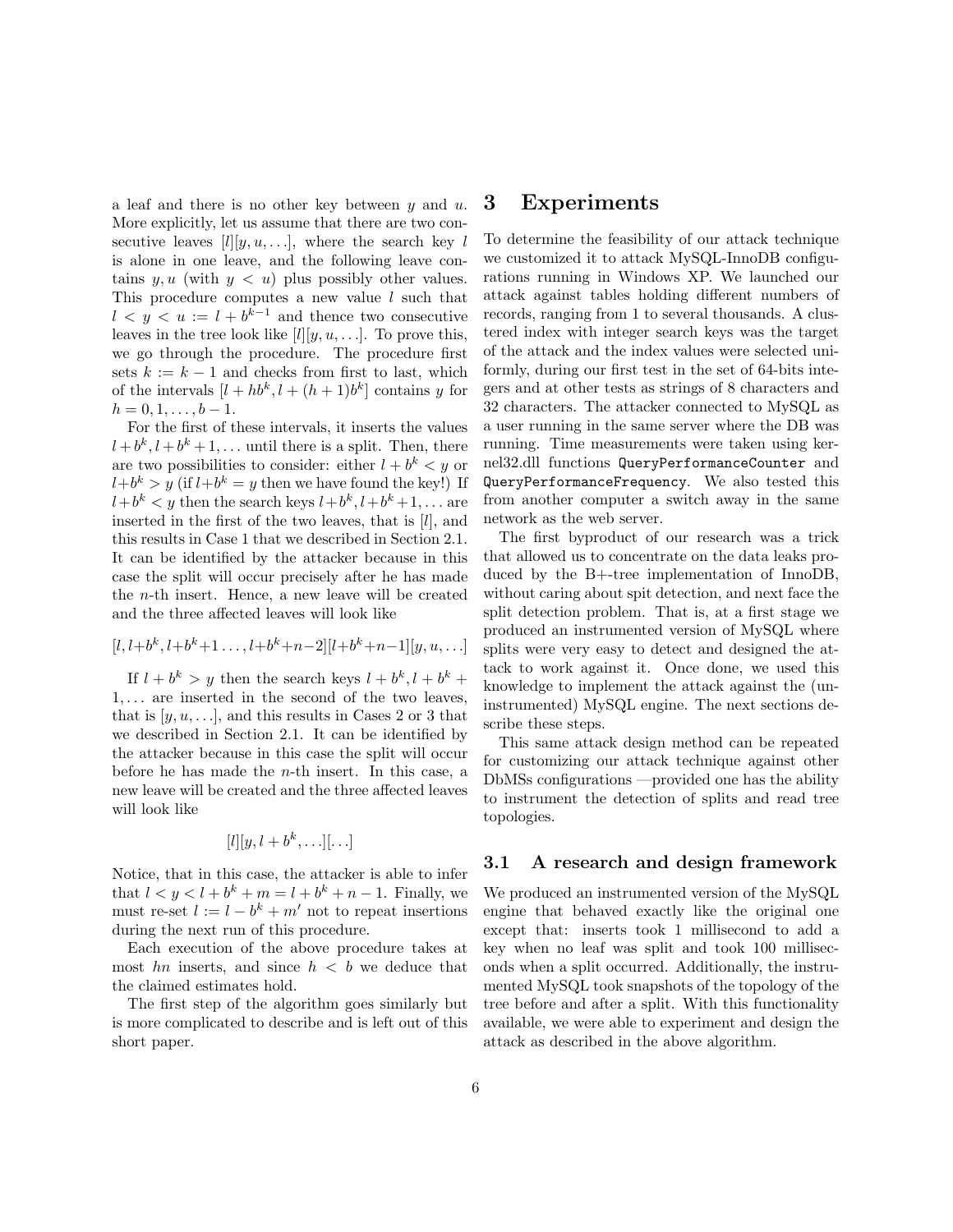#### 3.2 Detecting a split

Once the attack was working for this instrumented MySQL, we undertook the problem with the MySQL-InnoDB engines as is and tested it against a sample of tables of different sizes. Adapting the attack was not trivial, and it was necessary to develop a special split detection algorithm that we follow to describe.

In designing our attack, we did some experimental measurements in a controlled scenario. All measurements are dependent on the computer where the engine runs, the table under attack and the computer running the attack. However, our algorithm adapts to variations of these parameters (for example, we tested the attack from another computer a switch away and it worked without modifying the code, and we tested the attack running MySQL in another computer and it worked fine as well). The MySQL engine takes longer time to respond from an insert that produces a split than from an insert that does not. MySQL optimizations, hard-drive specifics, caching, CPU usage and other factors act as noise and, regrettably, noise might render an insert which produces a split indistinguishable from one that does not when the only information used to decide this is the time taken by MySQL to make the insert (taking into account our measurement limitations).

For our split detection algorithm to work we require that there is a threshold value  $t_*$  so that most of the inserts that produce splits take more time than  $t<sub>*</sub>$  and most of the inserts that do not produce splits take less time than  $t_$ . In order to overcome the noise interference, we devised a statistical test that guesses when splits occur. This test profits from the fact that most of the inserts that do no produce splits take little time to respond (smaller than  $t_*$ ), and only a handful of these take as much time as inserts that split; e.g., during our experiments the mean time of the inserts that generated splits doubled the mean time of inserts that did not (the means were 73ms and 32ms respectively). The following remark is an immediate conclusion of the existence of this threshold. Notice, however, that if no threshold can be computed, then there might be other means for assessing these leaks<sup>1</sup>.

 $^{\rm 1}$  When attempting to estimate this threshold value in other

Remark 3 Let k be a positive integer. Consider consecutive inserts which took time  $t_1, t_2 \ldots$  respectively. Let i be such that  $t_i, t_{i+n}, \ldots, t_{i+kn}$  are all bigger than  $t_{*}$ . Then, the probability that these timings do not correspond to splits goes to 0 as k grows, and the probability that they do belong to splits goes to 1 as k grows.

Our application of this remark required balancing efficiency with accuracy, and this was in an ad hoc fashion. Explicitly, to decide whether a split occurred, we made consecutive inserts and recorded the number of inserts that took more than  $t_*,$  we then matched this with a table that contained all the possible values and the associated consequences. For example, if there were three of these that were each a distance n apart, then we assumed that they corresponded to the Case 1 described in Section 2.1. In the next section we show how to combine this with the attack algorithm described before. In testing this method, we discovered that it has a very low rate of false positives (i.e., when our method claims it detected a split, it is because there was a split), but a less appealing rate of false negative alarms (e.g., several node splits were not detected). Luckily, this method was sufficiently accurate for executing the attack.

#### 3.3 Combining both algorithms

The attack algorithm described in Section 2.2 requires that the attacker is able to detect all the splits that he generates precisely after he makes the "generating" insert. However, our split detection method might fail and this should be taken into account. On the other hand, as we mentioned in the previous section, split detection can fail either detecting a spit when no split occurs or ignoring a split. In the former case, our attack algorithm will fail to compute a key (although some error recognition and rewinding could be implemented, it is out of the scope of this paper). On the other hand, in the latter case,

computer systems we found evidence of trade-offs that help or damage the detection probability, e.g., faster hard-drives make it more difficult to detect splits, but larger search-key values make it easier. Understanding exactly what are all the parameters that affect the attack and how they interplay is outside the scope of this paper.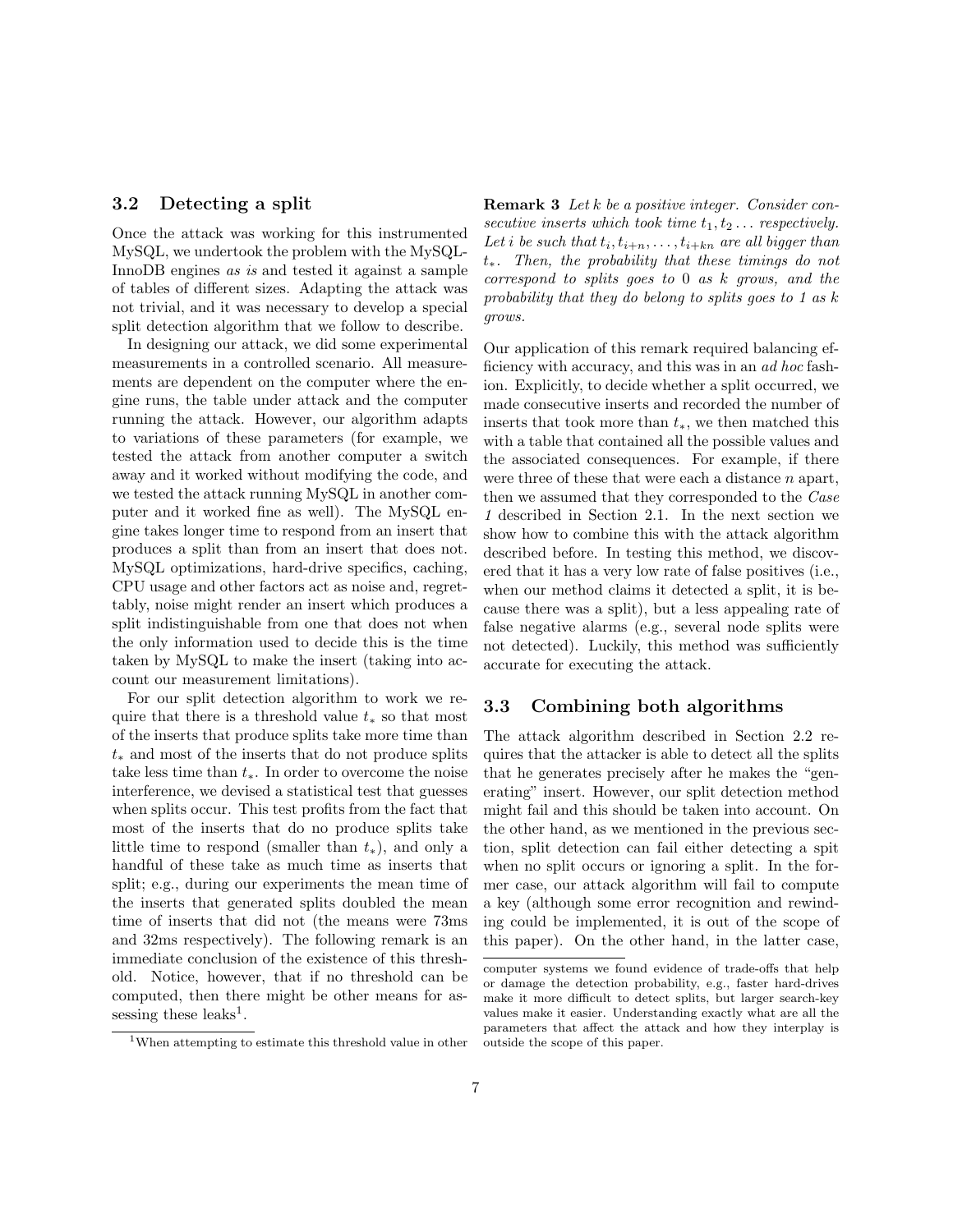the algorithm can be adapted to compute the key successfully.

For example, if  $l < l + b^k < y$  and we insert values  $l + b^k, l + b^k + 1, \ldots$ , then there will be node splits at  $l + b^{k} + (n - 1) + hn$  for  $h = 0, 1, ...$  These are the node splits covered in Case 1 of Section 2.1, hence if we detect three of these splits in a row, we deduce that  $l + b^k < y$ . If we have that  $y < l + b^k$  and the leaf containing y is  $[y, u]$ , then inserting  $l+b^k, l+b^k+1, \ldots$ will result in node splits at  $l + b^k + (n - 2) + hn$  for  $h = 0, 1, \ldots$  These are the node splits covered by Case 2. Hence, if we detect three of these node splits in a row, we deduce that  $y < l + b^k$ . The situation where there are more keys in the leaf with  $y, u$  can be tackled similarly.

At any rate, we can precompute a table that describes all the possible cases, and combine our attack algorithm with the split detection method we just described to produce a complete algorithm that attacks standard (un-instrumented) MySQL engines.

#### 3.4 Statistics

We executed the attack against different scenarios. In each case, the MySQL engine (as downloaded from http://www.mysql.org) ran in a fixed computer under Windows XP.

We executed our attack against a table with a single column of 64 bit integers with 1, 101 and 1001 keys. Below find a table with the attacks we executed, where columns include the number of keys in the table, whether the attack was successful or not, the number of inserts made, and the time in minutes and seconds spent by each attack.

| $#$ of keys | Result         | $\#$ of inserts | time elapsed |
|-------------|----------------|-----------------|--------------|
| 1           | <b>Success</b> | 14291           | 09:48        |
|             | <b>Success</b> | 14864           | 11:13        |
| 1           | <b>Success</b> | 13145           | 10:52        |
| 101         | Success        | 13145           | 10:54        |
| 101         | <b>Success</b> | 13145           | 10:53        |
| 101         | <b>Success</b> | 13145           | 10:11        |
| 1001        | Success        | 12858           | 09:56        |
| 1001        | Failed         | 10590           | 08:34        |
| 1001        | Failed         | 20094           | 15:47        |
| 1001        | <b>Success</b> | 12592           | 08:33        |
| 1001        | <b>Success</b> | 15723           | 11:09        |

## 4 Final remarks

We have devised a general technique that allows us to retrieve keys from a table in a database engine, only by requiring that we are allowed to make inserts and compute the time the database engine takes to answer.

We mention some open questions. First, it remains to understand under what the conditions does the attack technique work. That is, can we apply a procedure that will tell us a priori if our attack can be successful against a given setting? We already have some means that help to answer this question, and that is our split detection algorithm. If the split detection algorithm detects splits with good probability, this means that we can detect information leaks and (might probably) be able to execute the attack. However, we believe that this algorithm could be replaced with a split detection method which is more efficient and has a better success probability. This is left for future work.

Another question that one can make is what countermeasures could one take to block this attack methodology, or if not to block, to detect attacks which are ongoing or have occurred. Again, we cannot answer this question but give partial solutions. For example, implementing some sort of transaction throttling (e.g., limiting the number of inserts per database user or IP address); using anomaly detection techniques in the connection to the DbMS to statistically detect known forms of this attack (e.g., a large number of splits or consecutive inserts); one could also apply a blinding operation to each searchkey value (see, e.g.,  $[8]$ ,  $[11]$ ,  $[4]$ ); or altering the Btree algorithms to thwart information leaks. Doing these analysis from security logs might be easier, so after-the-fact detection will probably be more accurate.

It further remains to analyze how to tune up our attack for the different scenarios with a fixed DbMS (e.g., with MySQL and InnoDB), how to extrapolate the attack to other DbMSs, and analyze whether more efficient attacks can be designed (e.g., can we optimize the attack to compute all the keys in the table).